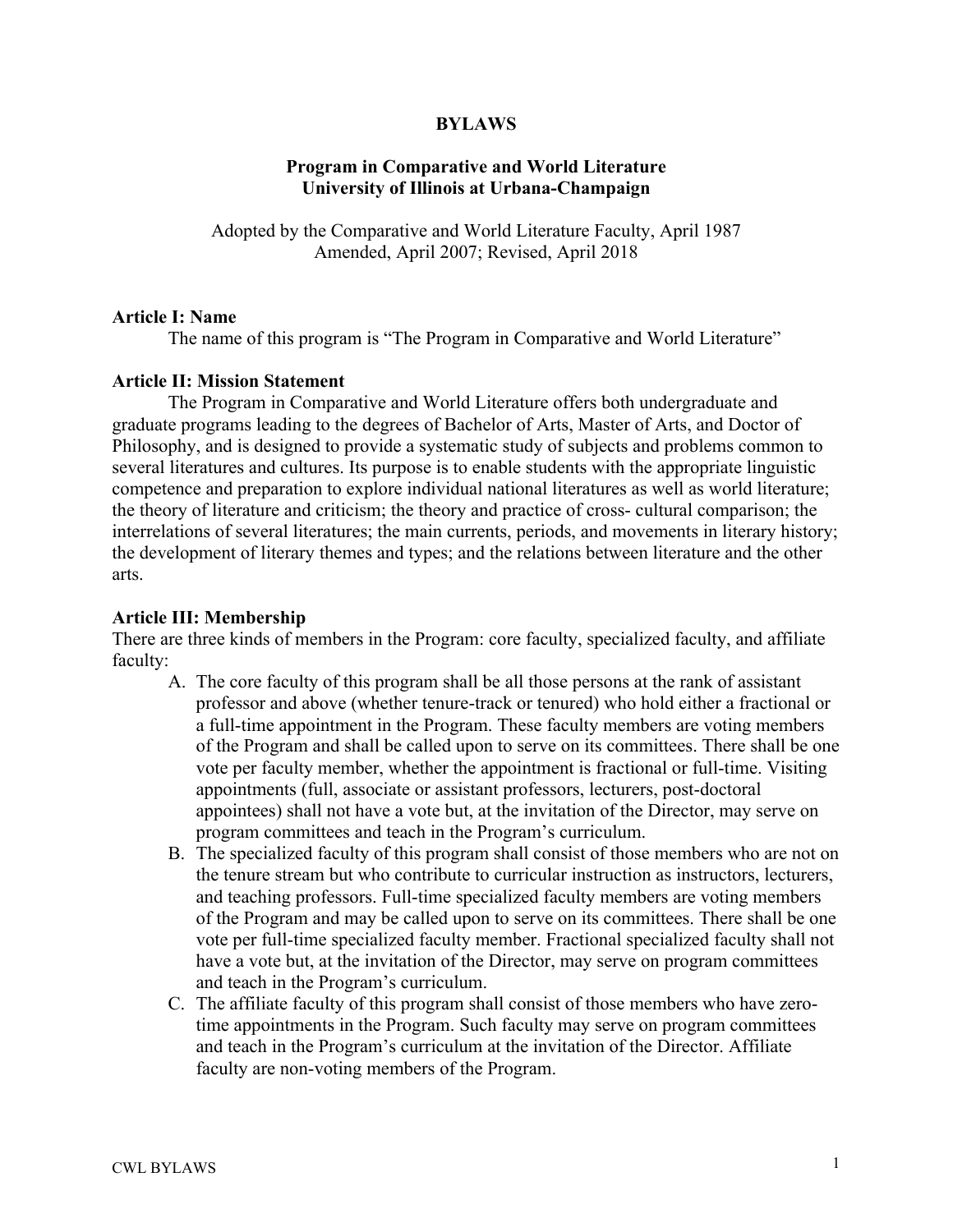# **Article IV: Administration**

- A. The Program shall be administered by a Director as Chief Executive Officer whose duties and responsibilities are those defined in the Statutes of the University of Illinois, in the LAS rules/guidelines, and in these bylaws.
- B. The Director shall be appointed by the Dean of the College, after consultation with core and specialized faculty. The term of the appointment is for five years. This appointment is renewable upon the recommendation of the faculty and the Dean. No later than February 1st of the fifth year of the Director's tenure, the faculty shall meet in the absence of the Director to evaluate the Director's performance and to make a recommendation to the Dean regarding his or her appointment. Should the Director not seek reappointment, or should the Director resign before the end of the appointed term, the faculty shall meet in order to formulate a recommendation to the Dean concerning a new Director. Should the Director request a leave of absence or a sabbatical, the faculty must be notified of that eventuality and shall meet to formulate a recommendation to the Dean concerning an Acting Director.
- C. In consultation with the core and specialized faculty, the Director shall appoint to a three-year renewable term both a Director of Graduate Studies (DGS) and a Director of Undergraduate Studies (UGS). Normally these positions are filled by two different faculty members.
- D. The Director has principal oversight over the progress of the graduate students in their program of study. The Director shall meet once a year with each graduate student and shall monitor the student's progress, in consultation with the DGS and – when the student is in the Ph.D. program – with the student's Major Advisor. While the DGS is the principal liaison between the Program and the Graduate College, the Director has direct responsibility for deciding on the appropriate level of financial support (fellowships, teaching assistantships, research assistantships, and tuition and fee waivers) for each student. The Program Director and the DGS work together to obtain teaching assistantships from other departments. In addition, the Director makes recommendations of graduate student support to the Graduate College.
- E. Each spring, there shall be an annual review of the current graduate students by the core and specialized faculty to evaluate progress and determine the level of support for those students continuing in the program.
- F. The Director shall ensure that the policies of the Program concerning the graduate students are carried out as stipulated in the Program's Graduate Student Handbook.
- G. The Director shall make salary recommendations concerning each core faculty member to the Dean of the College.

# **Article V: Committees**

- A. Service on the Program's committees is reserved for core-faculty members and specialized faculty except in unusual circumstances as determined by the Program Director.
- B. The standing committees of the Program are: the Advisory Committee, the Committee on Admissions and Financial Aid, the Grievance Committee, the Capricious Grading Committee, and the Committee on Curriculum and Program Development.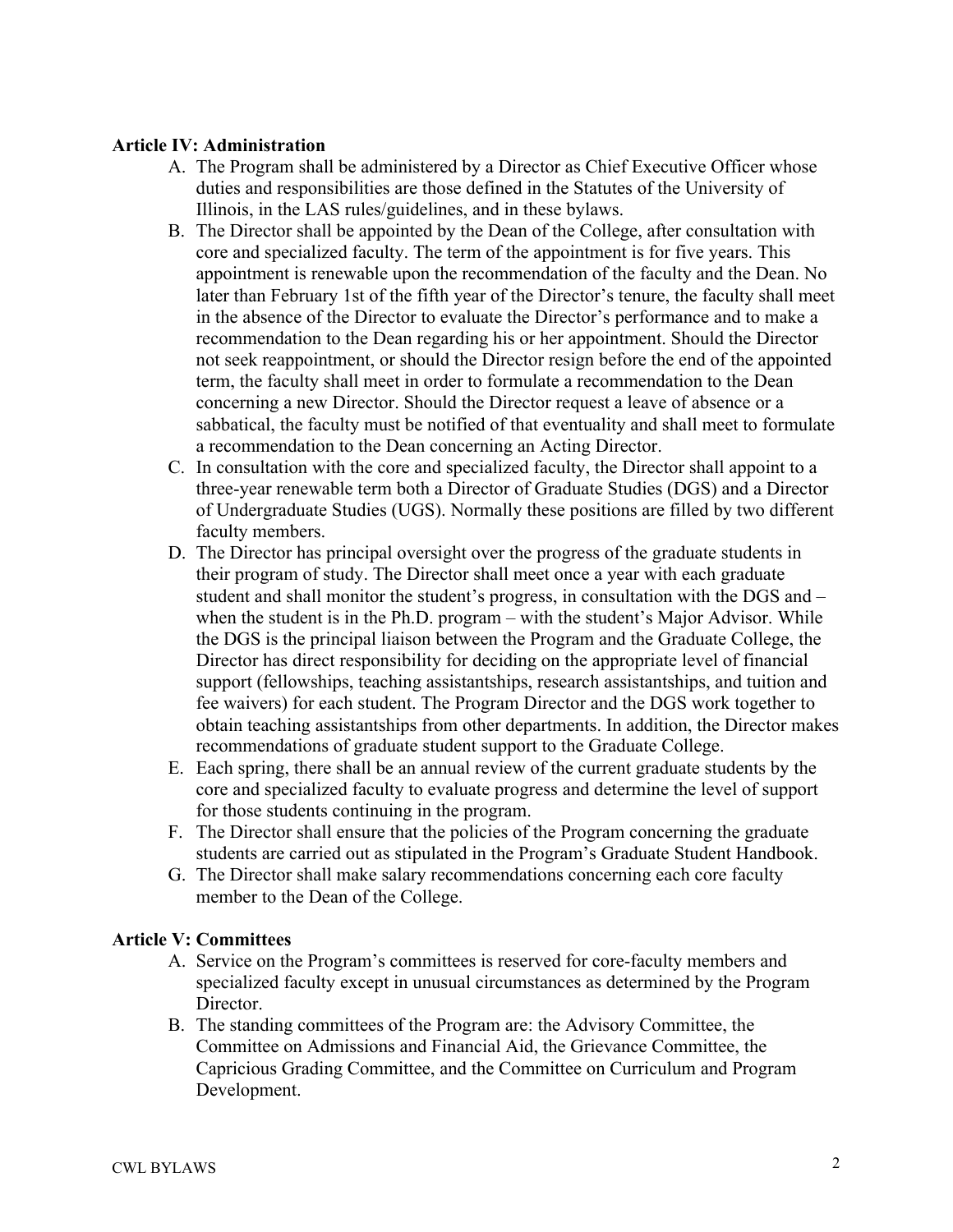- C. The principal committee of the Program shall be the **Advisory Committee**. This committee shall consist of the DGS and UGS plus two faculty members elected by the faculty for a period of two years. The Director serves as the chair of the committee and shall meet with the committee at least once per semester. Meetings may also be called by the Advisory Committee. The Advisory Committee shall advise the Director on all matters except those relating to Promotion and Tenure.
- D. The **Committee on Admissions and Financial Aid** shall consist of three faculty members appointed by the Director. Committee members are appointed to staggered two-year terms and may be reappointed. The Graduate Advisor shall be an ex-officio member of this committee. The committee shall make recommendations on admissions and financial aid concerning applicants to the Director.
- E. The **Grievance Committee** shall be composed of the members of the Advisory Committee except in those instances where a conflict of interest is present. In such instances, an election is held to fill the vacancy or vacancies. The Chair of the Grievance Committee shall be elected by the Advisory Committee on a case-by-case basis.

The Program strongly encourages potential grievants to use all appropriate avenues for informal resolution before initiating a formal grievance.

The deliberations of the Grievance Committee shall remain confidential.

Procedures for faculty: a faculty member may choose to present a formal grievance to the Grievance Committee. The grievance shall be in writing, explicit, and supported by evidence. The respondent(s) shall be given the opportunity to reply in writing to the written grievance. The Grievance Committee shall then decide whether or not to accept the case for further investigation. Once a case is accepted, the Grievance Committee's decision on it shall be transmitted in writing to the Director or, if the Director is the object of the grievance, to the appropriate official. The Director or the official shall respond in writing within ten working days and give reasons for the decision and the course of action to be taken. That document shall be transmitted to both the grievant and the respondent. If a majority of the Grievance Committee remains dissatisfied with the decision of the Director or the official and the recommended course of action, the Committee shall inform the Dean or another appropriate official of that dissatisfaction and request further consideration of the matter.

Both the grievant and the respondent have the right to appeal to the next level the decision and recommended course of action. Such an appeal shall be made within twenty-one working days of the decision.

Both the grievant and the respondent have the right to review relevant documentation provided that the anonymity of the sources is preserved.

Procedures for graduate students: a graduate student with a grievance should present it through the DGS who shall then function as that student's advocate in the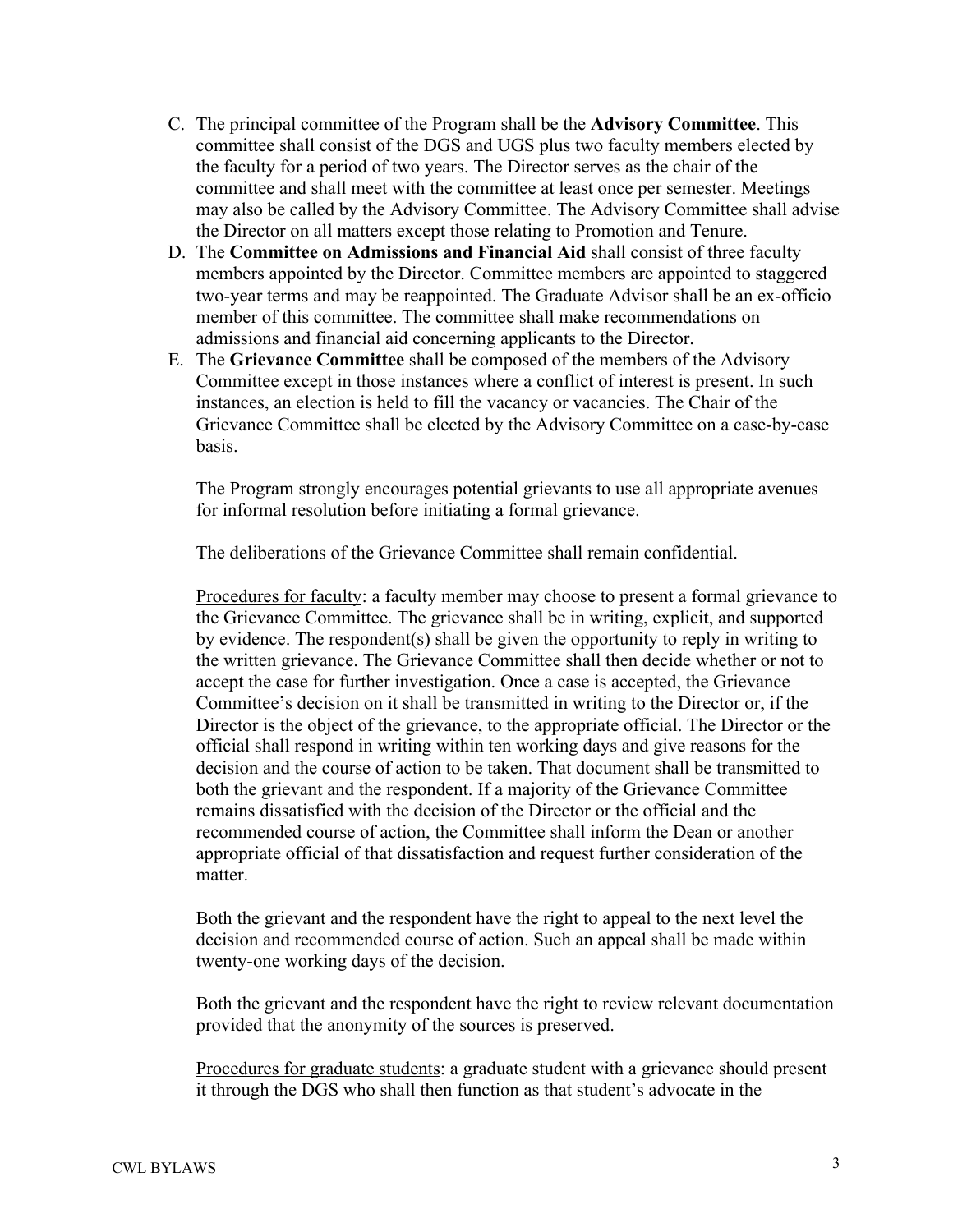procedure and shall recuse himself or herself from the Grievance Committee. If the DGS is the object of the grievance, or should the DGS not be able to serve as the student's advocate, the student may ask another core faculty member to serve in that capacity. In other respects, the procedures for graduate student grievances are the same as those for the core faculty.

Procedures for undergraduate students: an undergraduate student with a grievance should present it through the UGS who shall then function as that student's advocate in the procedure and shall recuse himself or herself from the Grievance Committee. If the UGS is the object of the grievance, or should the UGS not be able to serve as the student's advocate, the student may ask another faculty member (not necessarily affiliated with CWL) to serve in that capacity. In other respects, the procedures for undergraduate student grievances are the same as those for faculty and graduate students.

- F. The **Capricious Grading Committee** shall be appointed by the Director. It shall consist of three faculty members (core or specialized). A graduate student should lodge a complaint first with the DGS, who shall advise the Director in writing of the nature of the complaint. An undergraduate student should lodge a complaint first with the UGS, who shall advise the Director in writing of the nature of the complaint. The procedure to be followed by the Capricious Grading Committee, whether the student is a graduate or an undergraduate, is specified by LAS (regulation § 3-107): **http://studentcode.illinois.edu/article3\_part1\_3-107.html**
- G. The **Committee on Curriculum and Program Development**. This committee of three faculty members is appointed by the Director. The committee shall review the curricula on both the graduate and undergraduate level and shall make recommendations as needed to the Director and to the faculty at large. This committee shall also keep abreast of the national and international developments in the field of Comparative and World Literature and shall make such recommendations as will maintain the Program's strengths and will enhance its standing both nationally and internationally.
- H. Ad hoc committees. The Director shall appoint committees as needed to decide on such matters as special awards on the graduate or undergraduate level, library materials, graduate student life, and other issues that may arise.

### **Article VI: Meetings**

The Director shall call two general faculty meetings per semester. Other meetings may also be called as needed. The agenda for the meetings shall be distributed three full working days beforehand.

A copy of these bylaws shall be distributed before the first general faculty meeting of the fall semester.

The Director shall meet regularly with the Advisory Committee as stipulated under Article V, Section C, concerning the business of the Program. The Advisory Committee, upon the recommendation of the majority of its members, may request additional meetings with the Director.

Any three faculty members may, in extraordinary circumstances, call a special meeting of the core faculty. Such a call shall be made in writing and reasons shall be given.